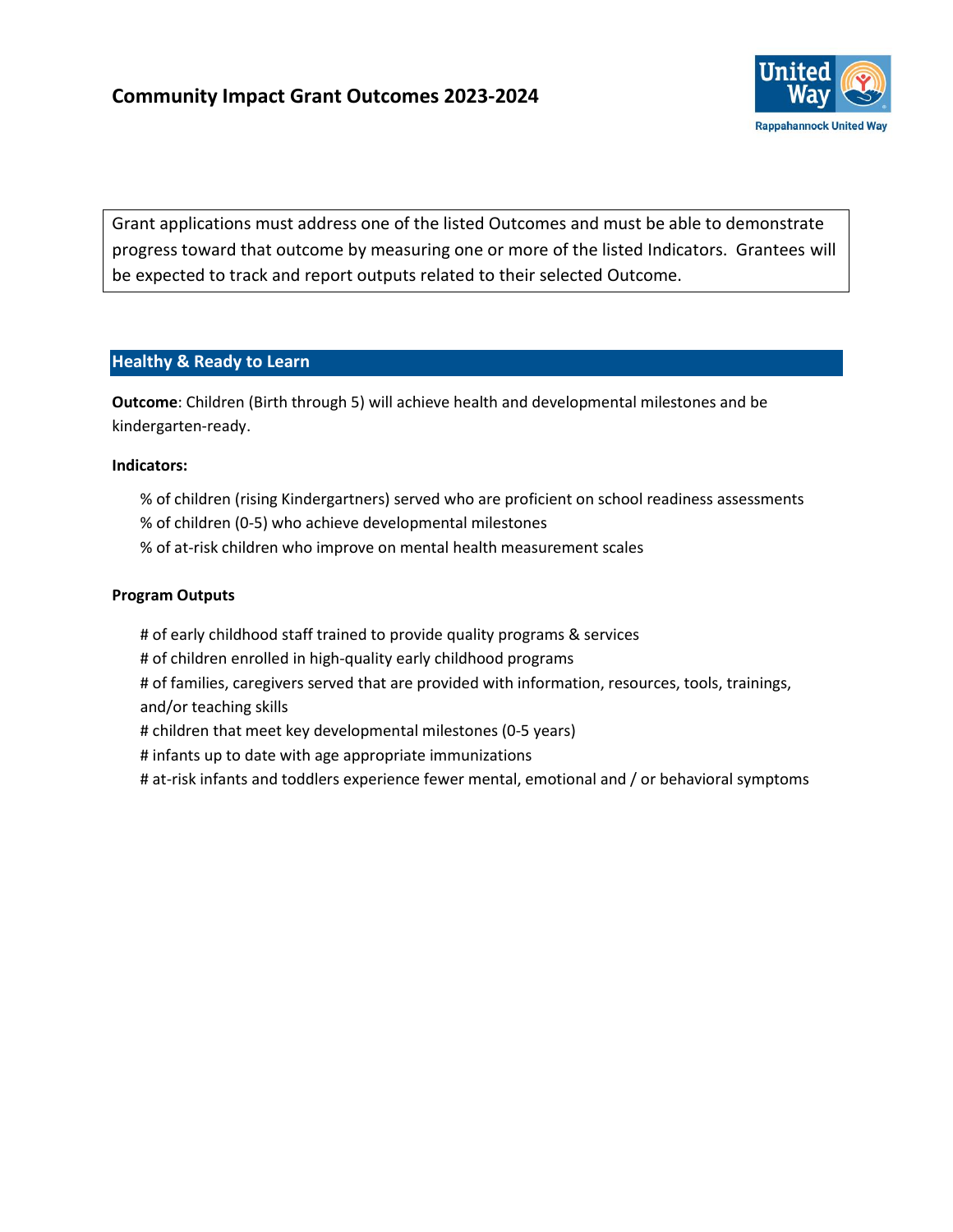# **Community Impact Grant Outcomes 2020-2022**



## **Success in School**

**Outcome**: Families will support children's successful progress through school

#### **Indicators:**

- % grade level reading by  $3^{rd}$  grade / improvement in local school readiness rates
- % improvement in high school completion / graduation
- % of youth who develop soft skills
- % of students (3-12) who maintain or improve school attendance
- % of children reading at grade level

#### **Program Outputs:**

- # of children served receiving literacy supports K-3
- # of youth who participate in school or community based out-of-school time programs or receive individualized support
- # of children who maintain or improve attendance
- # with grade level reading skills
- # with grade level math skills
- # on time grade level transitions
- # complete internships, apprenticeships
- # obtain college readiness skills
- # graduate high school on time
- # access 2, 4 year college or CTE Certifications